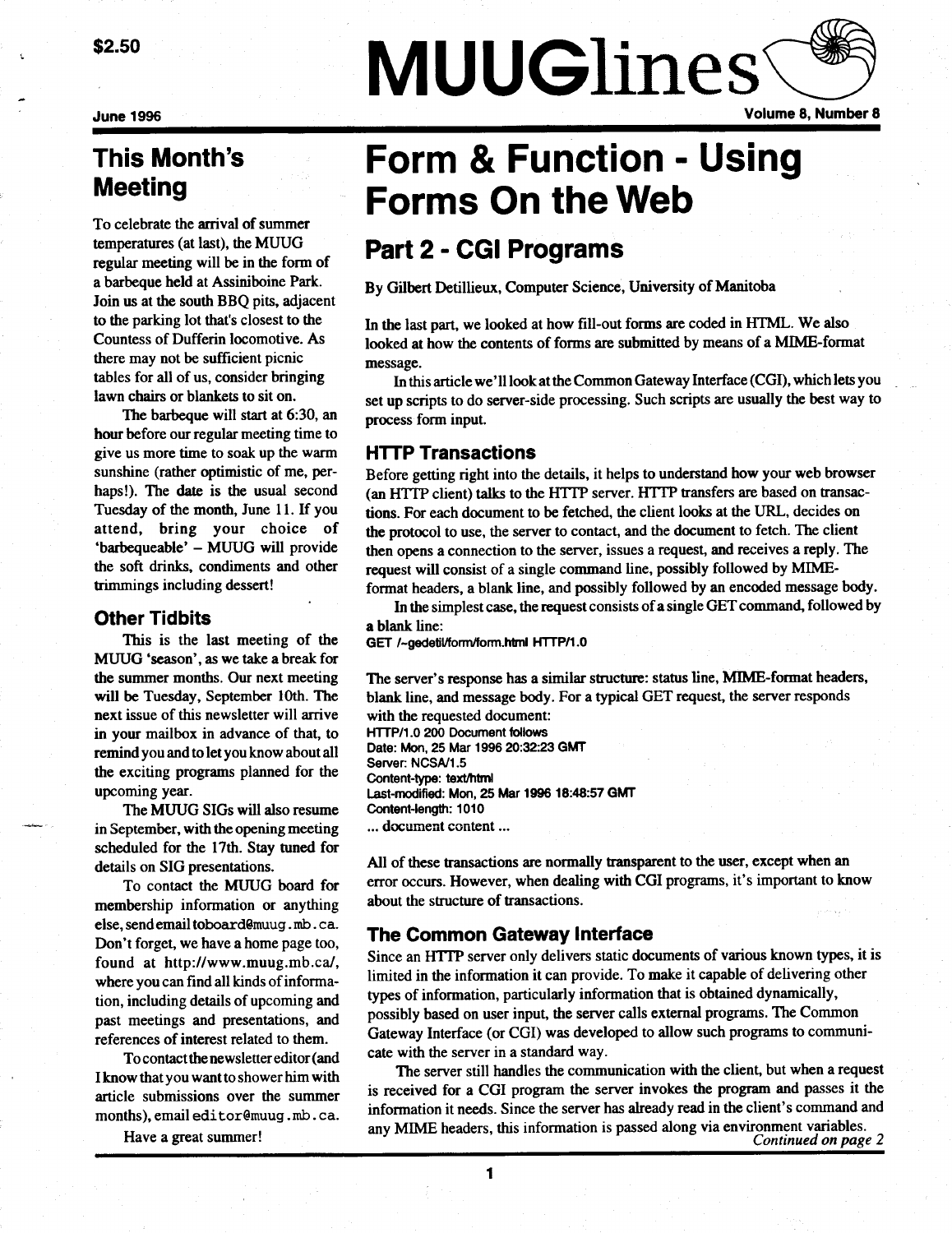#### Volume 8, Number 8

The REQUEST\_METHOD environment variable will be set to either GET or POST, depending on the method used to submit the request. In the case of a GET request, the QUERY STRING variable will contain the URL-encoded string that was submitted (which was sent as part of the URL on the request. In the case of a POST request, CONTENT-TYPE and CONTENT-LENGTH will contain the values of the corresponding MIME headers. CONTENT\_TYPE should be set to "application/x-www-form-urlencoded" for a normal form submission. CONTENT-LENGTH will indicate how many bytes of data must be read from the standard input, in order to obtain the URL-encoded form data.

So much for the input side. For output, the CGI program is more in control. The server will usually worry about sending the initial status line, but the CGI program must output the MIME headers, a blank line, then a message body. At the very least, a "Contenttype:" header must be sent, so that the client will know what sort of message is to follow. (The server doesn't know what the CGI program will send as output, so it's up to the program to say so itself.) The message body can be a simple text message, or a more elaborate document, either pulled from a file or generated on the fly.

# A Trivial Example

The following example, a UNIX shell script, is about as simple as a CGI program can get: #!/bin/sh

# Start with MIME-format message header echo "Content-type: text/plain" echo "

# Process information, and output message: date

When the server calls this script, it simply outputs the Content-type header, and a blank line, then it invokes the UNIX date command to output a single line of text, containing the system date.

As far as the HTTP transactions are concerned, the request is the same as for a normal document file, except that the CGI program name is given: GET/-gedetil/setupwww/cgi-bin/date .sh HTTP/1 .0

The server's reply will consist of a few lines of its own, followed by the CGI program's output, verbatim : HTTP/1 .0 200 Document follows Date: Mon, 25 Mar 1996 23:09:06 GMT Server: NCSA/1.5 Content-type: text/plain

Mon Mar 25 17 :09:06 CST 1996

If we wanted to pass input to the script, we could have added it to the GET request, by adding a string such as "?query-string" on to the end of the file name. Everything after the "?" character would have been passed to the script in the QUERY-STRING environment variable.

# Using the Querysh **Wrapper**

The tough part of handling input in scripts, whether it's a simple query string or the content of a complex form, is decoding all of the URLencoded data . This is why such CGI programs are often written in a programming language like C or in a scripting language like perl, both of which provide the needed string processing capabilities. However, we can get by with simple UNIX shell scripts if we leave the nitty-gritty job of decoding the data to a simple wrapper program, such as Querysh. [http://www.cs.umanitoba.ca/~gedetil/ setupwww/querysh/]

Querysh will take care of determining whether a GET or POST method was used, and the URL-encoded data from the appropriate source, decode it, split the fields, and set the value of each field in an environment variable (which is easy to process in a script).

For example, given our earlier sample form, the URL-encoded string

would be something like this: status=New&membnum=&fullname=Gilbert+ Detillieux&address=123+Mulberry+Lane %0D%OAWinnipeg%2C+MB%0D%0A R3R+3R3&phone=%28204%29+555-1212 &email=gedetil@ cs .umanitoba.ca

Querysh would decode this and set the following variables for the script to use :

QSH\_FieIds="QSH\_status QSH\_membnum QSH\_fullname QSH-address QSH-phone QSH-email" QSH\_status="New" QSH\_membnum=" QSH\_fullname="Gilbert Detillieux" QSH\_address="123 Mulberry Lane[CRLF] Winnipeg, MB[CRLF]R3R 3R3" QSH\_phone="(204) 555-1212" QSH\_email="gedetil@cs.umanitoba.ca"

Here, "[CRLF]" is used to denote an actual CR/LF pair of characters in the string. With the form data in this format, we're all set to write a script.

# Processing the Sample Form

Using querysh to do the grunt-work, our CGI script takes on the following basic structure:

#!/usr/local/etc/httpd/querysh #?/bin/sh

if [ -z "\$QSH\_FieIds" 1 then

# No form fields given --- send empty form cat <<!

Content-type: text/html

... HTML for an empty form ... I

exit

fi

... process the form data ...

cat <<I Content-type: text/html

... HTML for a status message ...

The first couple of lines are to let the system know where to find querysh so it can be run, and to let querysh know

F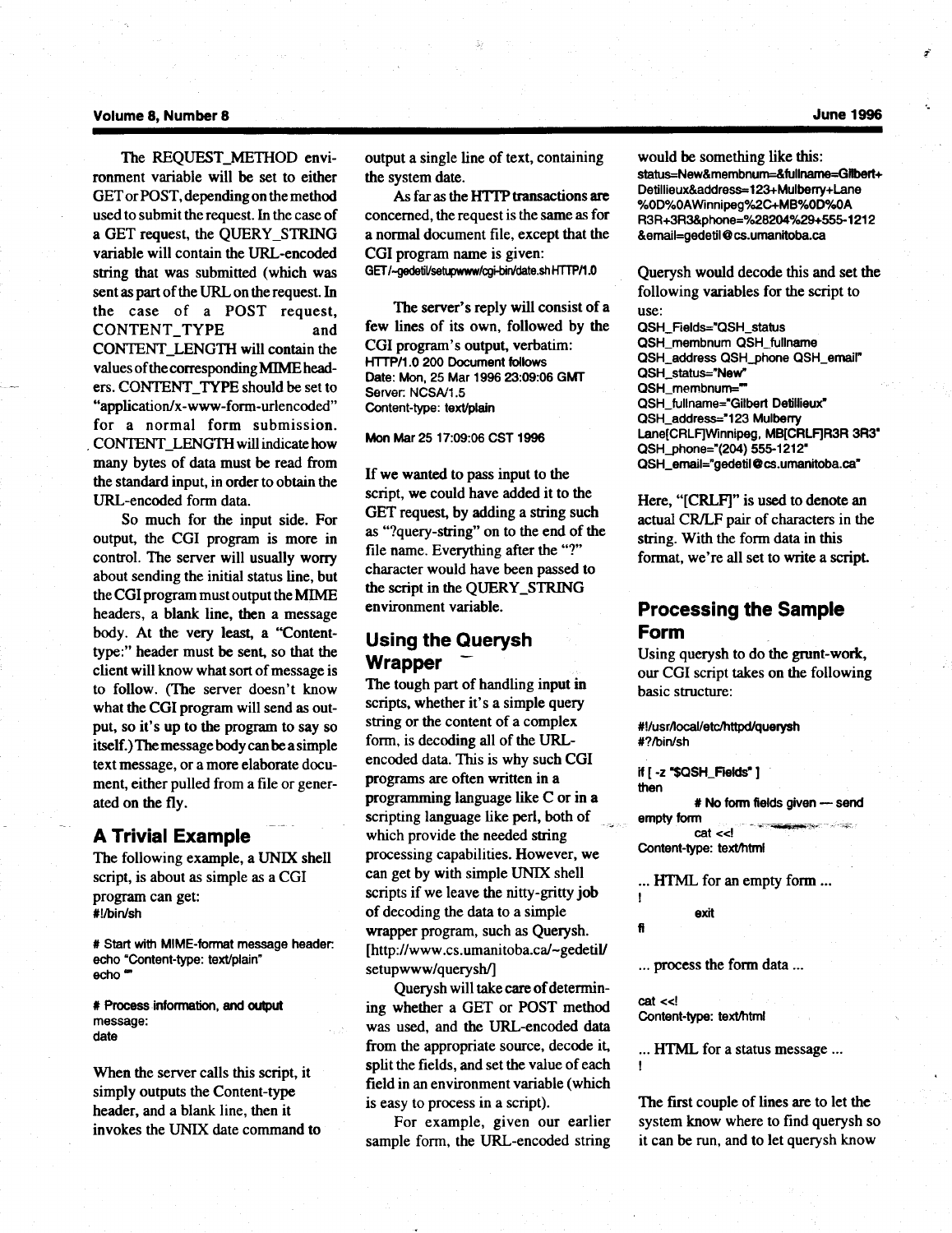#### June 1996

what shell it should then run to interpret the rest of the script. The next part of the script checks to see if there are any fields that were set. (It's possible that a blank form was submitted or that the script was invoked directly, without any form data being passed.) In that case, a sensible thing to do might be to simply return an HTML document containing a blank form to be filled out.

The script then goes on to do some processing based on the submitted data, and finally it should output something back to the client such as a document, a status message or some output based on the request.

# Error Checking

 $\hat{f}^{\alpha}$ 

It's important to remember that once your CGI script is set up, it is accessible by anyone on the web. The input it receives may not even come from a form you set up, but may have been entered directly by someone else, or using a modified form. For this reason, it's important to carefully check all input fields before using them.

This is particularly important in shell scripts, where this input may be passed along to other commands, or interpreted by the shell itself. A malicious user could pass along input containing special characters for the shell, and possibly even commands to be run by this shell. So, be careful how you use input data in your script, and make sure you check all fields thoroughly before you make use of them.

# Further Reading

Avery good description of the Common Gateway Interface can be found at NCSA. [http ://hoohoo.ncsa.uiuc .edu/ cgi/overview.html] Ian Graham's Introduction to HTML also has a good description of CGIs. [http:// www .utirc .utoronto .ca/HTMLdocs/ NewHTML/serv-cgi-bin.html]

# Doom on Linux

by Steve VanDevender <stevev@jcomm.uoregon.edu>

Last time, we left off the discussion of getting DOOM to run on Linux with "Prerequisites and Installation". We carry on with sound and libraries:

If you want sound effects, you will need:

The Linux sound driver (Voxware) 2.90 or above (cat /dev/sndstat to find out your version)

A 16-bit soundcard (such as the Sound Blaster 16, Pro Audio Spectrum 16, or Gravis Ultrasound) . You may be able to get your 8-bit soundcard to work with the package doom\_16to8bit\_snd.tgz - see the section titled "I have an 8-bit soundcard, how can I get sound?".

Here's the output of ldd (which gives dynamic linking information for executables) for linuxsdoom, linuxxoom and sndserver. If your shared libraries are older than these versions and you're having problems, you may want to consider upgrading them. Note that if you want to run the X version, you must have the X11R5 libX11.so.3.1.0 available somewhere on your system, since X11R6 uses a different major revision number for its shared libraries.

#### \$ Idd linuxsdoom

libvga.so.1 (DLL Jump 1.1 $p18$ ) => /usr/local/lib/libvga.so.1 libc.so.4 (DLL Jump  $4.5p/26$ ) => /lib/libc.so.4.5.26 \$ ldd linuxxdoom libXt.so.3 (DLL Jump 3.1) => /usr/X386/lib/libXt.so.3.1.0 libX11 .so.3 (DLL Jump 3.1) => /usr/X386/lib/libX11 .so .3.1 .0 libc.so.4 (DLL Jump  $4.5p/26$ ) => /lib/libc.so.4.5.26 \$ Idd sndserver  $lim. so.4$  (DLL Jump 4.5pl26) =>  $A$ ib $A$ ibm.so.4.5.26  $libc.so.4$  (DLL Jump  $4.5p/26$ ) =>  $A<sub>1</sub>ib/10bc$  .so. $4.5.26$ 

# Installation instructions

Obtain the file linux-doom-1 .8 .tar .gz from the FTP site listed above . You can also obtain the individual parts of the original distribution, but these instructions are geared toward the complete package . If you have DOOM for MS-DOS, then you can use doom1.wad from the shareware version, doom .wad from the registered version, or doom2.wad from DOOM II.

First, extract linux-doom-1 .8 .tar.gz with the command

zcat linux-doom-1 .8 .tar.gz I tar xvf -

(it will extract its files into a new directory doom-1 .8) . Do this as root so that the correct permissions will be placed on the SVGAlib DOOM executable, or see "Cannot get I/O permissions" below to find out how to set the permissions manually . If you already have registered DOOM or DOOM II, and want to use the WAD files that come with those, remove or rename doom1.wad and copy doom.wad or doom2.wad into the doom-1.8 directory.

Continued on page 4